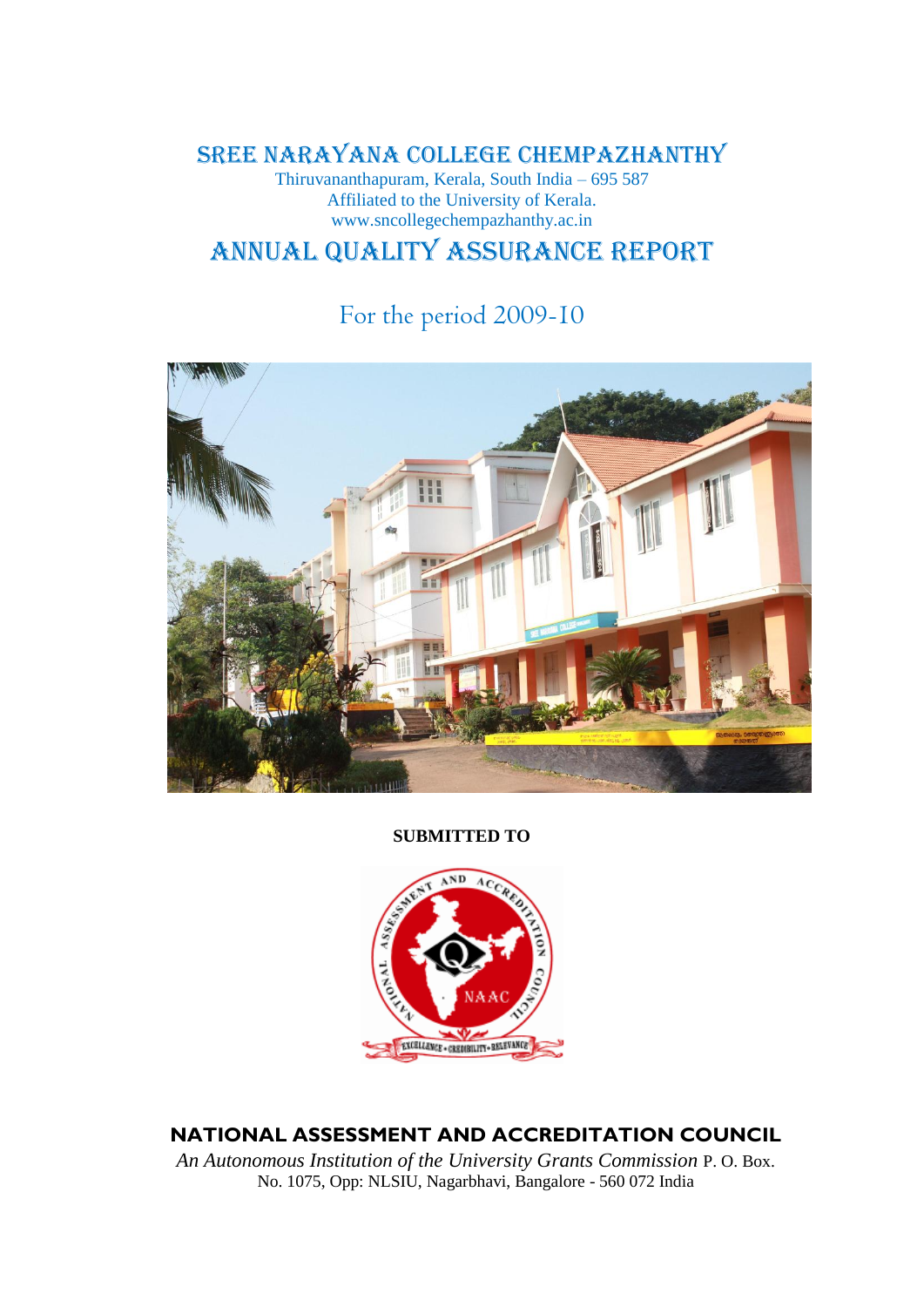# SREE NARAYANA COLLEGE, CHEMPAZHANTHY **IQAR- 2009-2010**

## **1. Kindly provide the details of the institution**

Name of Institution: Sree Narayana College, Chempazhanthy

Year of Establishment of the Institution: 1964

Address Line 1: Chempazhanthy

Address Line 2: Chempazhanthy P.O

City/Town: Thiruvananthapuram

State: Kerala

Postal Code: 695587

Email Address:snc.org@gmail.com

## **2. NAAC Accreditation/ Reaccreditation Details**

Year of Accreditation/ Reaccreditation: 2004

Current Grade: B+

CGPA: 78.90

## 3. **Institutional Status**: Affiliated Permanent **4. Contact Person Details**

Name of Head of Institution: Dr.M.Jeevanlal

Contact Phone: 0471 2596629,0471 2592077

Email: [snc.org@gmail.com](mailto:snc.org@gmail.com)

Website [URL:www.sncollegechempazhanthy.org](www.sncollegechempazhanthy.org)

Name of IQAC Coordinator: Dr.I.G.Shibi

Email: [shibiig@gmail.com](mailto:shibiig@gmail.com)

#### SECTION I

This section is related to institutional goals, vision and mission, academic programmes and activities, strategies and action plans for institution building. 5. Number of academic programmes existing (Enter a number; 0 for nil)

Undergraduate (BA/B.Sc./B.Com etc.): 13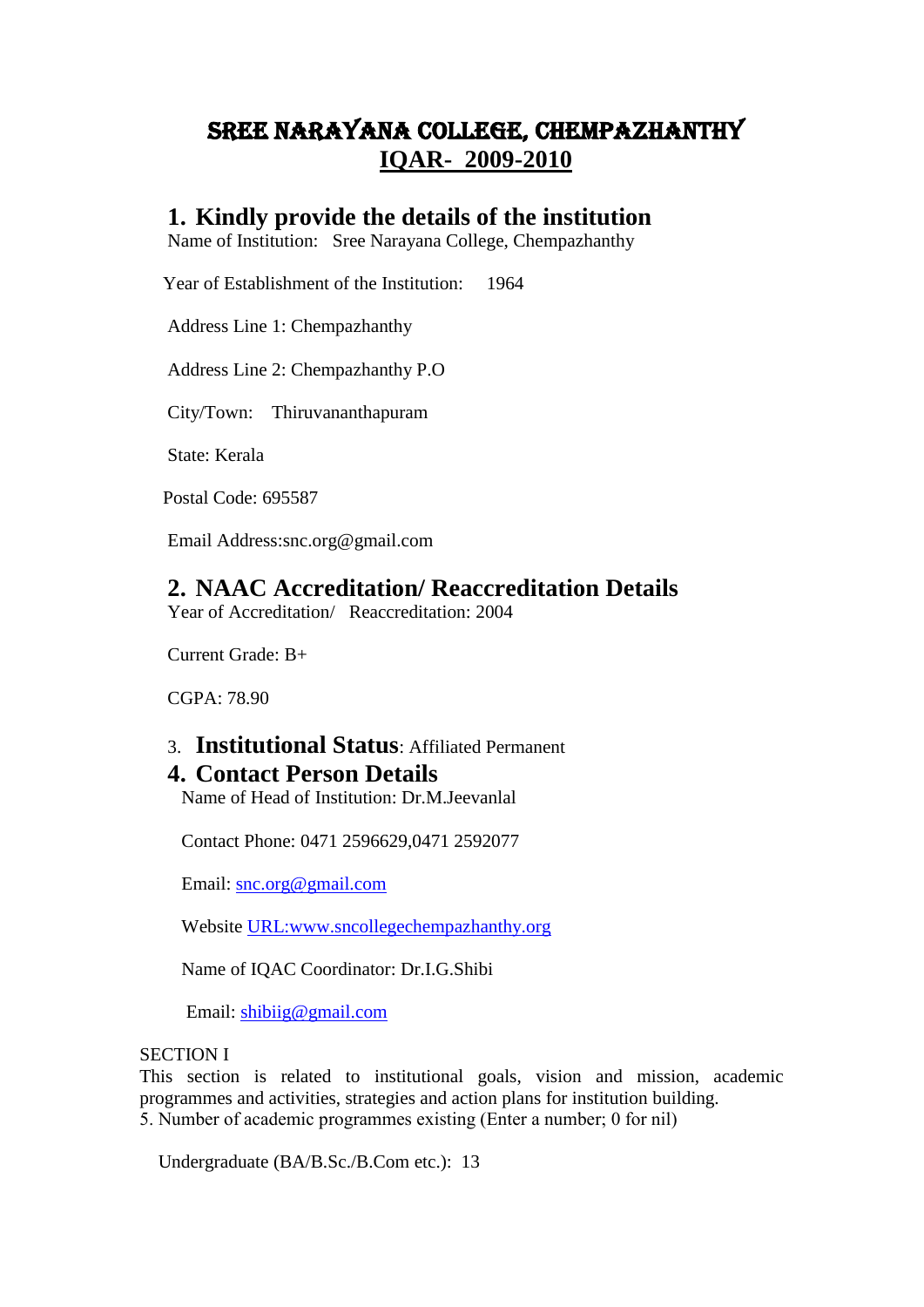Post Graduate (MA/M.Sc./M.Com etc.): 2

Research Programmes (M.Phil/P.hD):2

Certificate Programmes: 0 Professional Programmes: 0 (B.Tech/M.Tech/B.Ed/M.Ed/Medicine/Pharmacy/Paramedical/Nursing etc) Other value added programmes: 0 Any other programme offered (Specify): Applied for Career oriented tourism course

6. Details on Programme Development (Enter a number; 0 for nil) New programmes added during the year: 15

New programes designed: 3

Programes under revision: 3

Interdepartmental collaborative programmes: 2 Inter institutional collaborative programmes: 1 Number of review committee recommendations implemented (Total): 15 Number of NAAC peer team recommendations implemented: 15 Number of UGC/any other expert committee recommendations implemented: 0 Number of review committee recommendation under implementation: 2 Number of NAAC peer team recommendations under implementation: 2 Number of UGC/ any other expert committee recommendations under implementation: 0

## 7. **Faculty Details (Enter a number; 0 for nil)**

Total faculty strength required as per norms for all programmes: 76 Total faculty on rolls: 66 Faculty added during the year: 4 Faculty positions vacant: 9 Faculty left during the year: 7 Total number of visiting faculty: 0 Total number of guest faculty: 4

### 8. **Qualification of Faculty**

PhD and Above- 26 MPhil-41 Masters-66 Any other (Specify)- PGDJMC, MSc Hotel Management, B.Ed, M.H.R-8

## 9. **Faculty qualification improvement**

PhD awarded to existing faculty MPhil awarded to existing faculty Any other degree awarded to existing faculty

## 10. **Administrative Staff Details (Enter a number; 0 for nil)**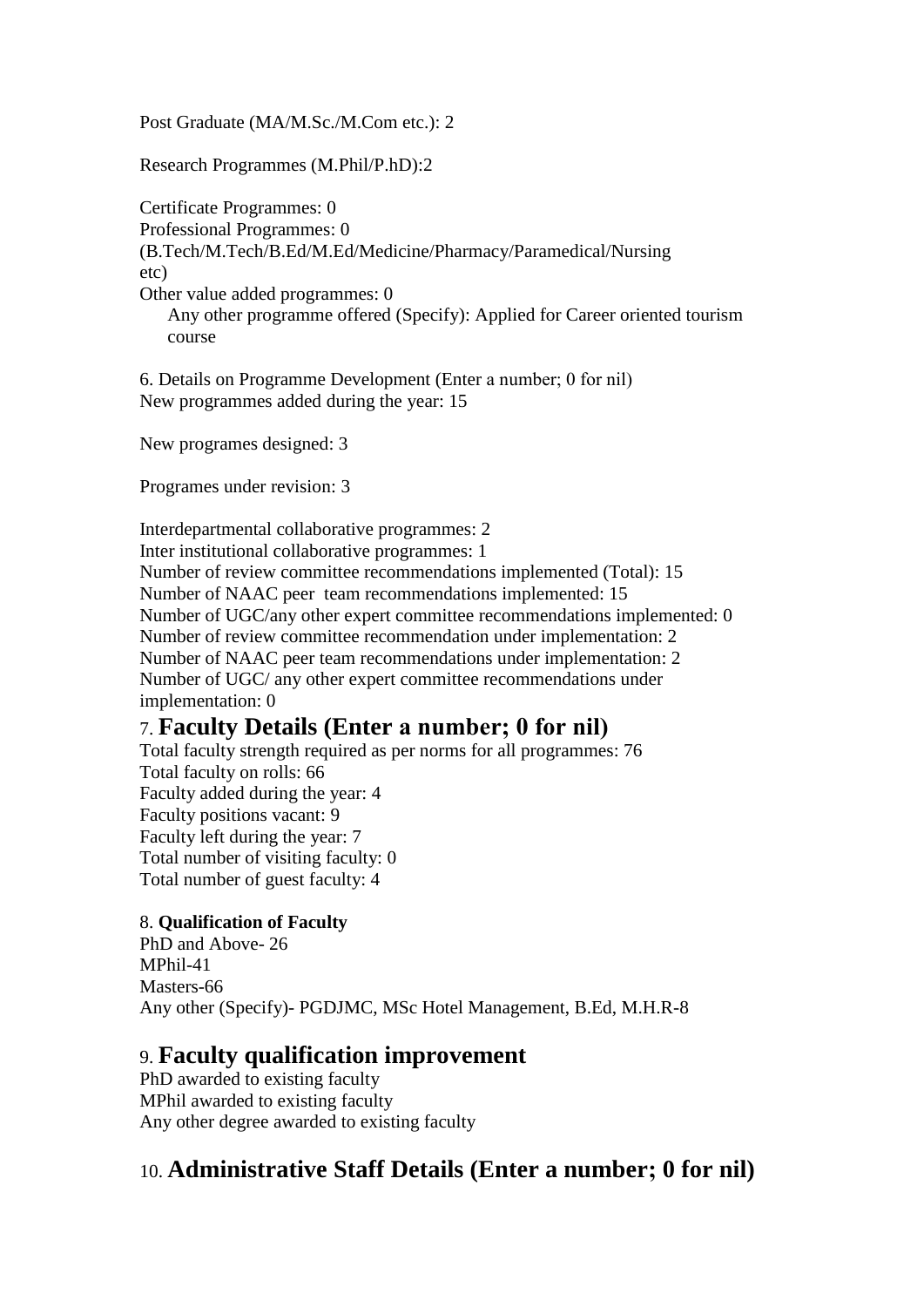Administrative staff (total sanctioned): 32 Administrative staff (Actual strength): 28 Added during the year of reporting: 8 Left during the year: 14 Number of posts vacant: 4 11. Technical Support Staff Details (Enter a number; 0 for nil) Technical Support Staff: 2 (Total sanctioned strength)

Technical Support Staff: 2 (Actual strength)

Added during the year:0 Left during the year:0 Number of posts vacant:0

### SECTION II

This section surveys the quality sustenance and development activities during the year taken up by IQAC. It reflects quality management structure, strategies, and processes which would enhance academic quality of the institution as perceived by faculty, students, alumni, and other stakeholders (social perception of the institution) inline with the vision, mission and goals of the institution.

#### 12. **Establishment details**

Year of establishment of IQAC: 02/07/2002 13. **Composition of IQAC ( Enter a number; 0 for nil)** Number of IQAC members: 20 Number of Alumni in IQAC: 3 Number of Students in IQAC: 3 Number of Faculty in IQAC: 8 Number of Administrative Staff in IQAC: 1 Number of Technical Staff in IQAC: 0 Number of Management Representatives: 2 Number of External experts in IQAC: 1 Number of any other stakeholder and community representatives: 2

## 14. **IQAC Meetings**

Number of IQAC meetings held during the year: 8 15. Whether Calendar of activities of IQAC formulated for the academic year: yes

## 16. **IQAC Plans for Development (Enter a number; 0 for nil)**

Number of academic programmes proposed: 2 Number of value added programmes proposed: 3 Number of skill oriented programmes proposed: 3 Number of faculty competency and development programmes proposed: 2 Number of other staff development programmes proposed: 3 Number of student mentoring programmes proposed: 5 Number of co curricular activities proposed: 32 Number of inter departmental cooperative schemes proposed: 2 Number of community extension programmes proposed: 6 Any other programmes proposed (Specify): 1 17. **IQAC Plans for development & Implementation (Enter a number; 0 for nil)**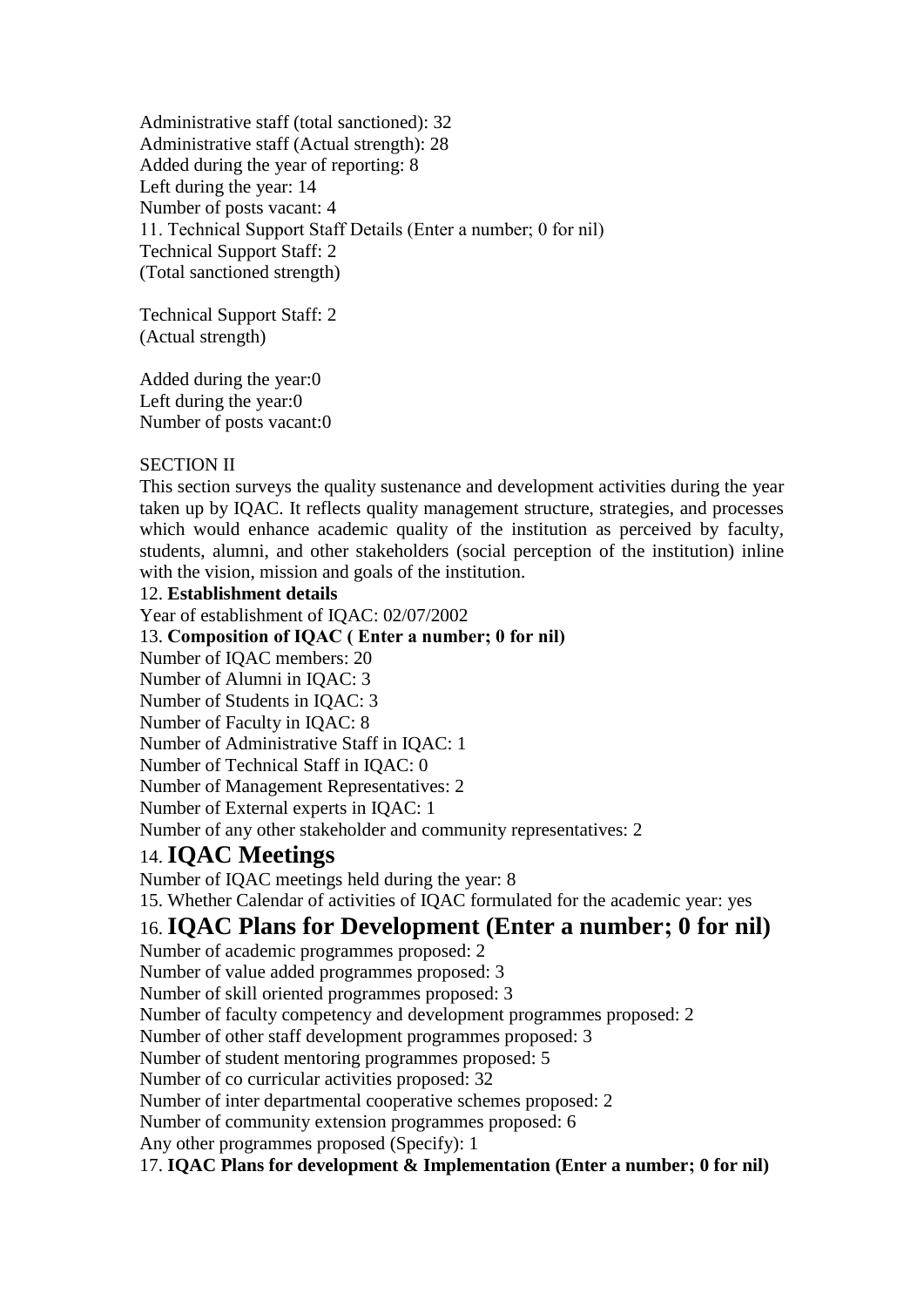Number of academic programmes implemented: 7

Number of value added programmes implemented: 1

Number of skill oriented programmes implemented: 1

Number of faculty competency and development programmes implemented: 1

Number of other staff development programmes implemented: 2

Number of student mentoring programmes implemented: 3

Number of co curricular activities implemented: 28

Number of inter-departmental cooperative programs implemented: 2

Number of community extension programmes implemented: 3

Any other programmes suggested that are implemented (Specify): 0

## 18. IQAC Seminars and Conferences (Enter a number; 0 for nil)

Number of seminars/ conferences/ workshops organized by IQAC within the institution: 23

Number of participants from the institution: 2660

Number of participants from outside:790

Number of external experts invited:24

Number of external conferences/seminars/ workshops on institutional quality attended : 53

Number of events conducted with IQACs of other institutions as collaborative programmes: 5

19. Did IQAC receive any funding from UGC during the year ?

No

20. If the response to Qn. 19 is Yes, please provide the amount received from UGC (Input 0 if NA/NIL) Any other source including internal financial support from the management (Specify amount):

Amount Received from UGC: Nil

Amount Received from any other source including the college management: Nil 21. Any significant contribution made by IQAC on quality enhancement during current year (Please provide details in bullet format):

(1) Co-ordinated academic and co-curricular activities

(2) Conducted seminars on Human Rights

(3) Collected and tabulated data on curricular and extra curricular activities

(4) Regular monitoring

SECTION III

In this section the events, activities, and outputs in the field of research and academic areas are being surveyed:

22. Academic Programmes

Number of new academic programmes developed or designed by faculty: 2

Number of faculty members involved in curriculum restructuring/revision/syllabus Development: 4

Number of programes in which evaluation process reformation taken up and implemented: 15

Number of active teaching days during the current academic year: 180

Average percentage of attendance of students: 79

Percentage of classes engaged by guest faculty and temporary teachers: 8.83

Number of self financed programmes offered: 0

Number of aided programmes offered: 15

Number of programmes discontinued during the year: 0

23. Whether any systematic student feedback mechanism is in place? **Yes**

24. Feedback Details (If answer to Question 23 is yes)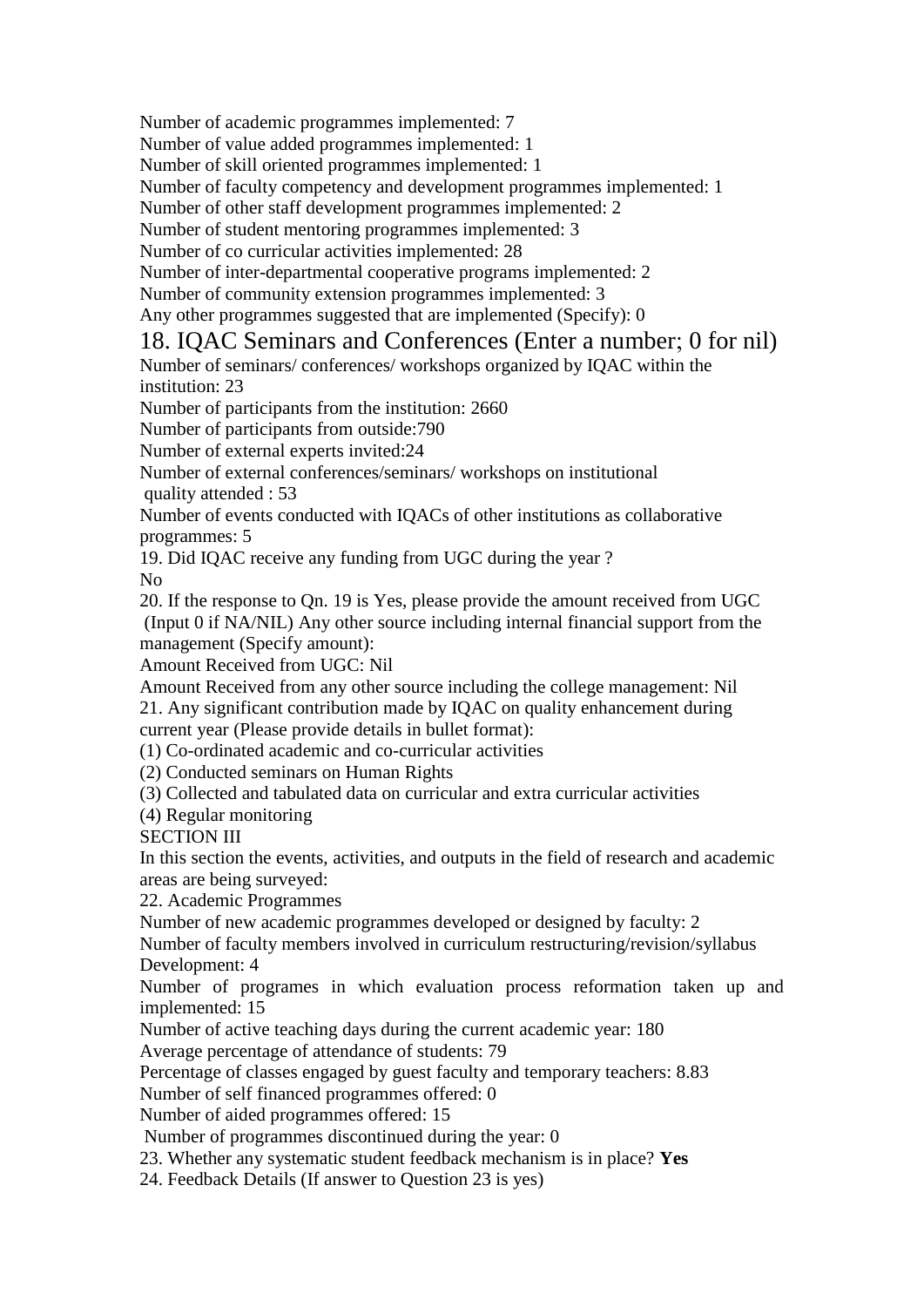Percentage of courses where student feedback is taken: 100 25. Is feedback for improvement provided to the faculty? **Yes 26. Faculty Research, Projects, and Publication details for the year** Number of major research projects undertaken during the year: 1 Number of minor research projects undertaken during the year: 5 Number of major ongoing projects: 1 Number of minor ongoing projects: 5 Number of major projects completed: 0 Number of minor projects completed: 4 Number of major project proposals submitted for external funding: 0 Number of minor project proposals submitted for external funding: 2 Number of research publications in peer reviewed journals: 28 Number of research publications in international peer reviewed journals: 11 Number of research publications in national peer reviewed journals: 17 Number of research papers accepted for publication in international peer reviewed Journals: 2 Number of research papers accepted for publication in national peer reviewed journals:4 Average of impact factor of publications reported: 5.22 Number of books published: 8 Number of edited books published: 1 Number of books (single authored) published: 4 Number of books (co-authored) published:3 Numbers of conferences attended by faculty: 41 Number of international conferences attended: 3 Number of national conferences attended:28 Number of papers presented in conferences:32 Number of papers presented in international conferences:2 Number of papers presented in national conferences:28 Number of conferences organized by the institution:17 Number of faculty acted as experts resource persons:3 Number of faculty acted as experts resource persons- international: 1 Number of faculty acted as experts resource persons- national:2 Number of collaborations with international institutions:0 Number of collaborations with national institutions:2 Number of linkages created during the year:2 Total budget for research for current year as a percentage of total institution budget: 12 Amount of external research funding received in the year: Rs.1189450/- Number of patents received in the year:0 Number of patents applied for in the year:0 Number of research awards/ recognitions received by faculty and research fellows of the institute in the year: 3 Number of PhDs awarded during the year:2 Percentage of faculty members invited as external experts/resource persons/reviewers/referees or any other significant research activities: 11 SECTION IV This section deals with Student Mentoring and Support System existing in the institution. This includes student activities, mentoring, and opportunities for development and inclusive practices.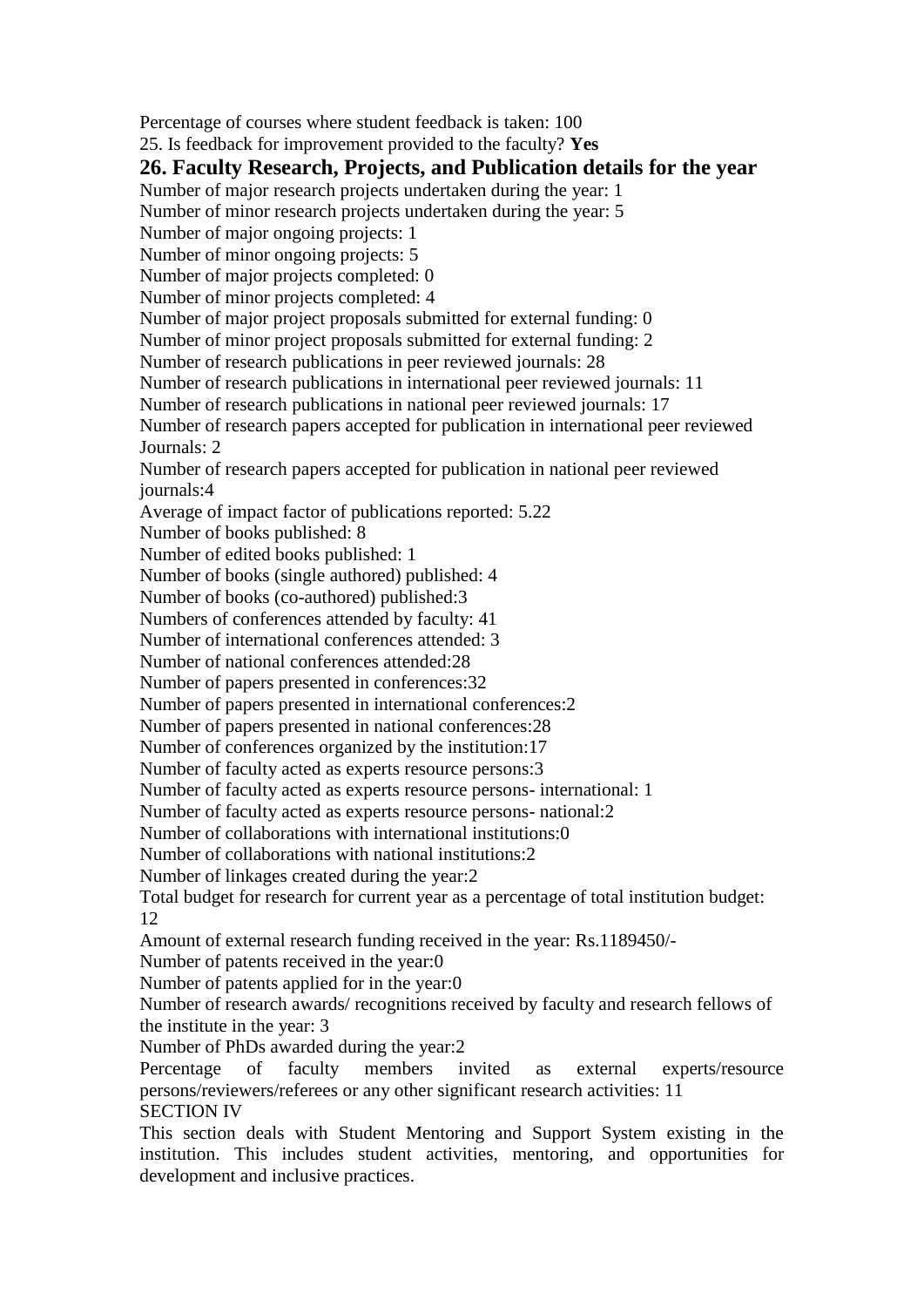### **27. Student Details and Support Mechanisms**

The total intake of students for various courses (Sanctioned): 1898 Actual enrolment during the year: 1898 Student dropout percentage during the year: 1 Success percentage in the final examination across the courses: 73 Number of academic distinctions in the final examination and percentage: 71 Number of students who got admitted to institutions of national importance: 6 Number of students admitted to institutions abroad:1 Number of students qualified in UGC NET/ SET:2 Number of students qualified GATE/ CAT/ other examination (Specify):4 28. Does student support mechanism exist for coaching for competitive examinations?: Yes 29. Student participation, if response is yes to Qn. 28 Number of students Participated: 56 30. Does student counselling and guidance service exist? Yes **31.** Student participation, if answer to Qn. 29 is yes; 265 **32. Career Guidance** Number of career guidance programmes organized: 16 Percentage of students participated in career guidance programmes: 42 33. Is there provision for campus placement? Yes 34. If yes to Qn. 33 Number of students participated in campus selection programmes: 360 Number of students selected for placement during the year: 24 35. Does gender sensitization program exist?Yes 36. If Answer is Yes to Qn 35 Number of programmes organized: 8 37. Student activities Number of students participated in external cultural events:18 Number of prizes won by students in external cultural events: 6 Number of cultural events conducted by the institute for the students:12 Number of students participated in international sports and games events:2 Number of students participated in national level sports and games events:17 Number of students participated in state level sports and games events:36 Number of students participated in university level sports and games Events:68 Number of prizes won by students in international sports and games events:2

Number of prizes won by students in national level sports and games events:14 Number of prizes won by students in state level sports and games events:25 Number of prizes won by students in university level sports and games events:55 Number of sports and games events conducted by the institute for the students:3

### 38. **Composition of students**

Percentage of Scheduled Caste: 9.21 Percentage of Scheduled Tribe:0.10 Percentage of other backward communities:72.38 Percentage of women students:73.66 Percentage of physically challenged: 0.00053 Percentage of rural students: 90 Percentage of urban Students: 10 39. **Scholarships and Financial Support**

Number of students availing financial support from the institution: 103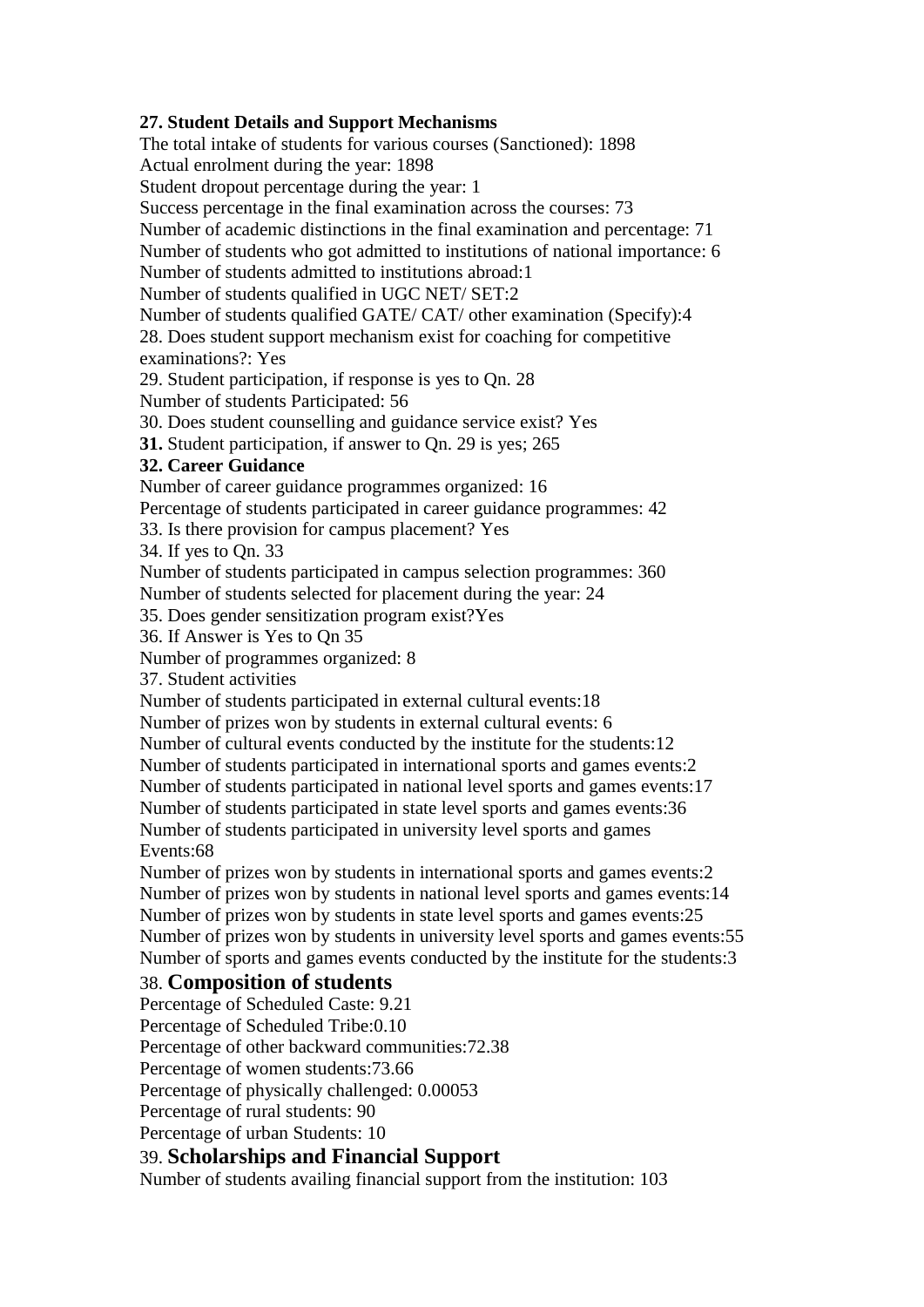Amount disbursed as financial support from the institution: 45000

Number of students awarded scholarship from the institution:78

Number of students received notable national/international achievements/recognition:  $\mathcal{D}$ 

## **40. Student initiatives**

Number of community upliftment programmes initiated by students: 21

Number of literary programmes initiated by students:22

Number of social action initiatives based on science / environment initiated by students:14

Number of student research Initiatives:26

SECTION V

This section surveys the Governance and Innovation at the institution related to quality management. The educational management strategies adopted and in practice for achieving the objectives are focussed.

41. Whether perspective plan for overall developmental activities is created? Yes

42. If the answer for Qn. 41 is Yes, is the plan implemented and monitored? Yes

43. Whether benchmarking is created for institutional quality management efforts?Yes

44. If the answer to Question 43 is Yes, please list the benchmarking in various areas of development in bullet format

(1) Teaching evaluation (2) Student evaluation (3) Performance evaluation on cultural and sports activities

45. Is a Management Information System (MIS) in place? Yes

46. If answer to question 45 is Yes, please provide details of MIS applied to

- 1. Administrative procedures including finance
- 2. Student admission
- 3. Student records
- 4. Evaluation and examination procedures
- 5. Research administration
- 6. Others

(enter the respective details corresponding to the serial numbers)

(1) Computer aided administrative procedure (2) Computer aided admission procedure (3) Student records were maintained through MIS (4) MIS applied for evaluation and examination procedures (5) Computer aided procedure applied for research activities.

47. Existence of learning resource management

E database in library: Yes : Yes

ICT and smartclass room Yes

E-learning sources (e- Books, e- Journals)

**Yes** 

Production of teaching modules

Yes Interactive learning Facilities

48. Internal resource mobilization: Kindly provide the amount contributed

Research: 130000

Consultancy and training: 6000

Student contribution: 7000

Alumni contribution:14000

Well wishers: 6000

## 49. **Infrastructure and welfare spending: Please specify the amount**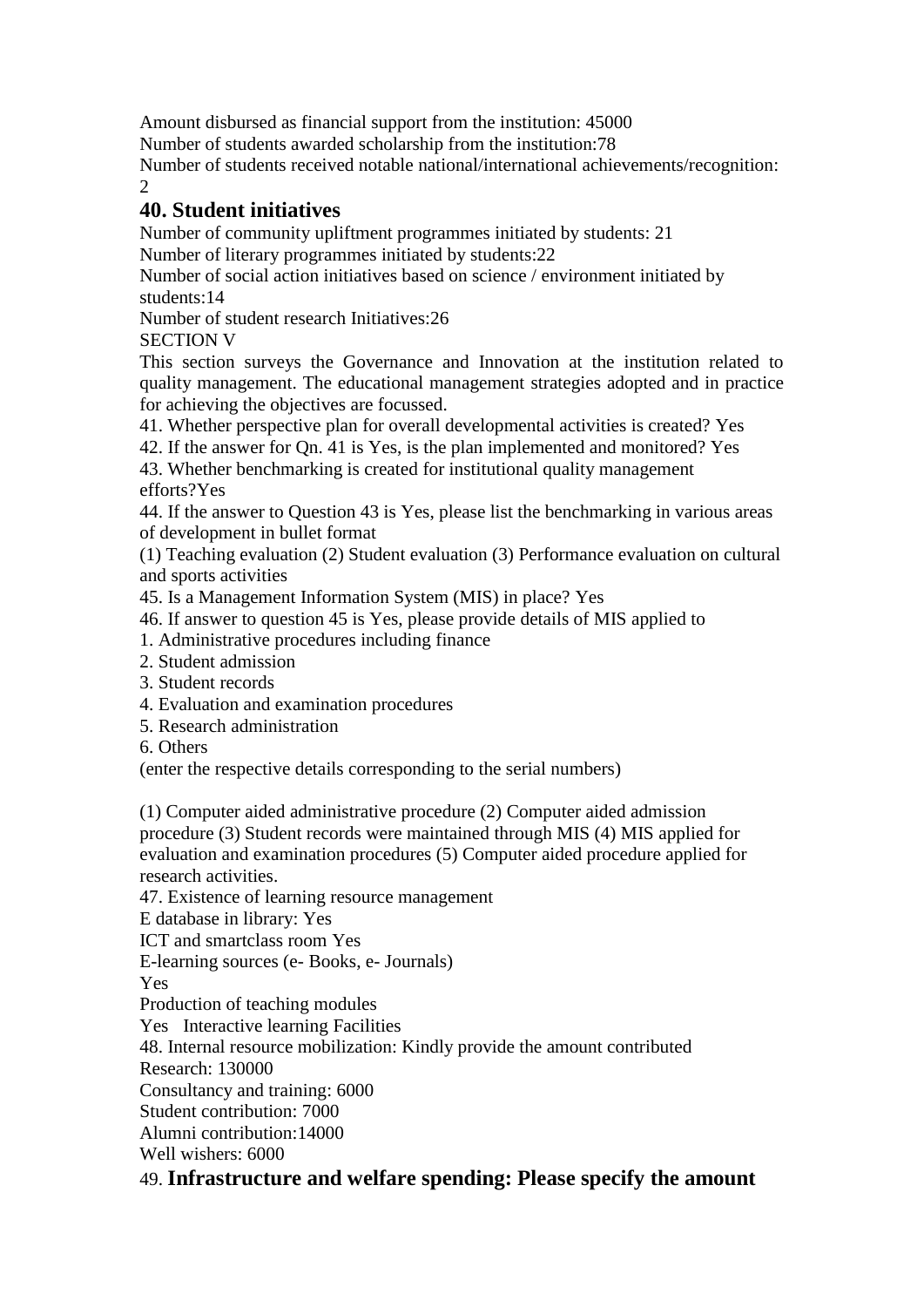Amount spent for infrastructure development: 245000 Amount spent for student welfare: 76000 Amount spent for staff Welfare: 38000 50. Is delegation of authority practiced? Yes 51. Does grievance redressal cell exist ? Faculty: Yes Students: Yes Staff: Yes 52. Grievances received from faculty and resolved (Enter a number; 0 for nil) Number of grievances received: 1 Number of grievances Resolved:1 53. Number of grievances received from students and resolved (Enter a number; 0 for nil) Number of grievances received: 16 Number of grievances Resolved: 16 54. Number of grievances received from other staff members and resolved ( Enter a number; 0 for nil) Number of grievances received: 2 Number of grievances Resolved:2 55. Has the institution conducted any SWOT analysis during the year Yes 56. The SWOT analysis was done by internal or by external agency Internal 57. Kindly provide three identified strengths from SWOT Analysis (in bullet format) (1) Qualified faculty (2) prime location (3) Support from the management and alumnei 58. Kindly provide three identified weaknesses from the SWOT analysis (in bullet format) (1) Limited number of higher academic courses(2) Socio-economic backwardness of students (3) Absence of residential system for boys 59. Kindly provide two opportunities identified from the SWOT analysis (in bullet format) (1) Infrastructure and facility for career advancement (2) Harmonia (3) Value oriented education. 60. Kindly provide two identified challenges/threats from SWOT analysis (in bullet format) (1) Unscientific teacher-student ratio (2) Lack of encouragement for arts& Science courses. 61. Identify any significant progress made by the institution towards achieving the goals and objectives during the year (list below in bullet format) (1) Research development in two disciplines (2) Extra Curricular activities (3) Infrastructural development (4) Publication of faculty in reputed journals 62. How do you perceive the role of NAAC in the quality development of your institution (Suggestions in bullet format to be given below) (1) Motivation for further achievements (2) Need for perfect documentation of achievements. CONCLUDING REMARKS